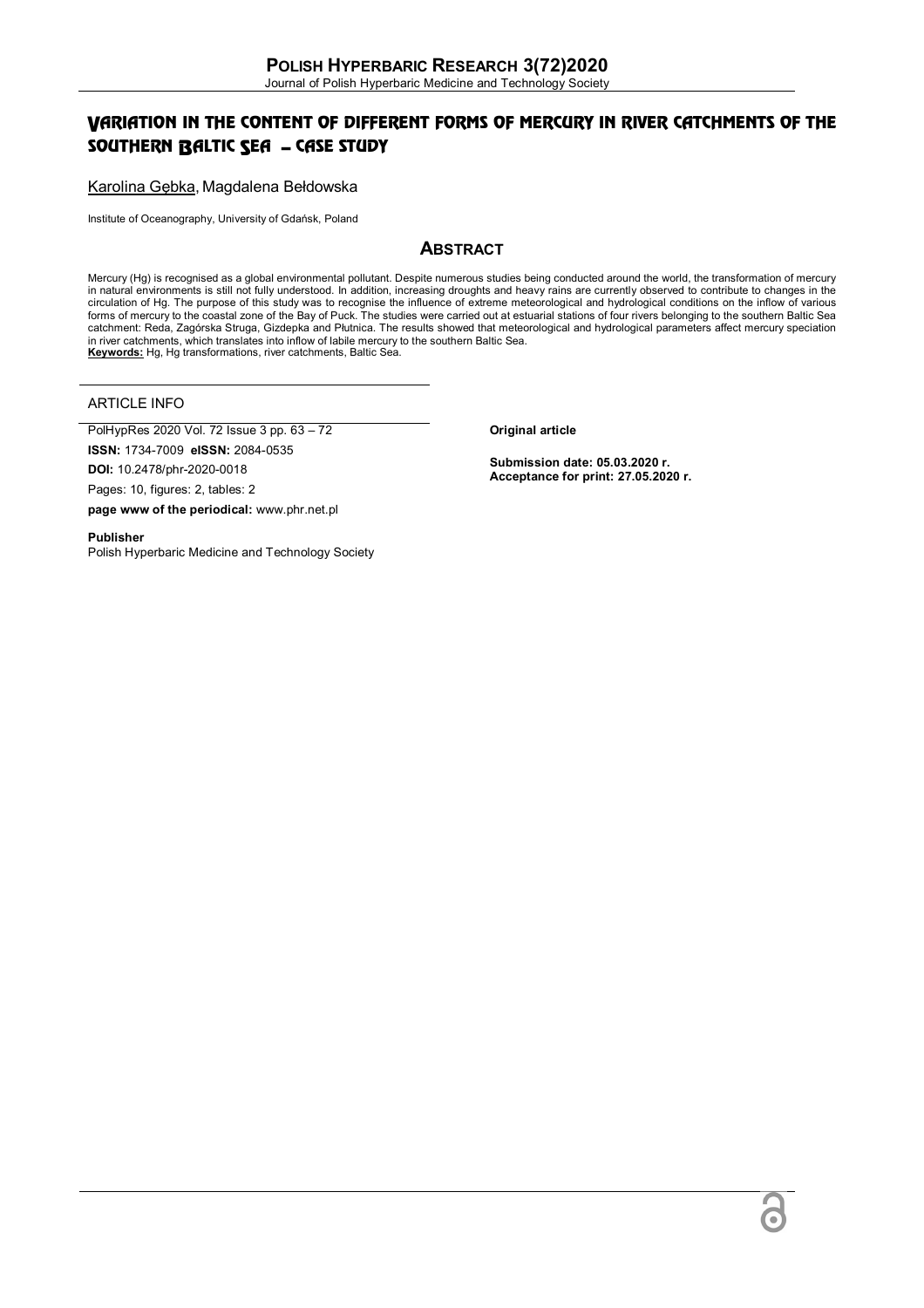## **INTRODUCTION**

Mercury (Hg) is a neurotoxin present in the environment that negatively affects the human nervous system and has been linked to many diseases such as Parkinson's disease and Alzheimer's. In addition, mercury easily penetrates the placental barrier, causing fetal damage and miscarriage. In view of the fact that this metal causes a number of health problems already at low concentrations [1,2,3], research conducted to understand the circulation of Hg in the environment is essential. This is particularly important because mercury has been found to easily bioaccumulate and then biomagnify in the trophic chain in which humans stand at the top [4,5,6].

Mercury has been used for many years in a wide range of industrial as well as economic sectors, which has translated into increased Hg emissions to the environment [7]. Owing to the lack of positive effects of mercury on living organisms, many legal restrictions were introduced to reduce Hg emissions to air, water and soil. These changes have been implemented, however, no proportionate decrease in mercury concentrations in various environmental components has been observed. One reason is the continued deposition of mercury on land, where the metal accumulates in the surface layer of soils [8-11]. Studies conducted by scientists indicate that elevated concentrations of the metal are found near individual household furnaces as well as in larger urban areas where mercury is emitted into the environment during energy and heat production [12-16]. This indicates a significant impact of coal burning on environmental mercury concentrations. Moreover, despite the introduction of legal restrictions that have led to a reduction in anthropogenic sources of mercury, the metal that has been deposited over decades is now being remobilised from land into river water [13,16,17,18]. The

Characteristics of the studied rivers [24].

process of Hg leaching into rivers is stimulated by surface runoff, which in turn is amplified by heavy rains. In addition, the type of catchment development plays a major role in the process of mercury transport between land and water systems [19,20]. A study by [15] showed that continuous sealing of natural surfaces, through e.g. concreting, promotes the intensity of mercury leaching from land. The mobility of Hg in the environment is also dependent on the speciation of mercury i.e. the form in which it occurs [16,21,22]. Mercury that is bioavailable to organisms is easily transformed and transported in the environment, which directly affects the form of mercury delivered by rivers to the sea [15,16,18]. This is particularly important because rivers are the main source of mercury to the Baltic coastal zone [23]. Thus, it is of utmost importance to recognise the processes that promote the transformation of mercury in the environment.

## **MATERIAL AND METHOD**

### **SAMPLING LOCATION**

Samples for the study were collected from the estuary stations of four rivers draining into the Puck Bay: Reda, Zagórska Struga, Gizdepka and Płutnica. Each of the selected rivers was characterised by different land use type, catchment area, length and flow of river water (Table 1). Additionally, research material was collected from stations located in the coastal zone of the sea (ca. (surface layer, 0-20cm) of the Reda and Gizdepka catchments and river and seawater from the four rivers mentioned above were collected.

Tab. 1

|                 | aracteristics of the studied fivers $\mathsf{Z}$ +1. |                         |                                  |                                                 |
|-----------------|------------------------------------------------------|-------------------------|----------------------------------|-------------------------------------------------|
| <b>River</b>    | Length<br>(km)                                       | Area (km <sup>2</sup> ) | <b>Average flow</b><br>$(m^3/s)$ | Dominant type of estuary station<br>development |
| Reda            | 49.3                                                 | 485.2                   | 5.9                              | agricultural land and pastures                  |
| Zagórska Struga | 26.0                                                 | 144.5                   | 1.5                              | agricultural land, meadows, pastures            |
| Płutnica        | 11.2                                                 | 85.2                    | 0.8                              | wetlands, pastures                              |
| Gizdepka        | 11.8                                                 | 38.5                    | 0.3                              | forests, agricultural land                      |
|                 |                                                      |                         |                                  |                                                 |

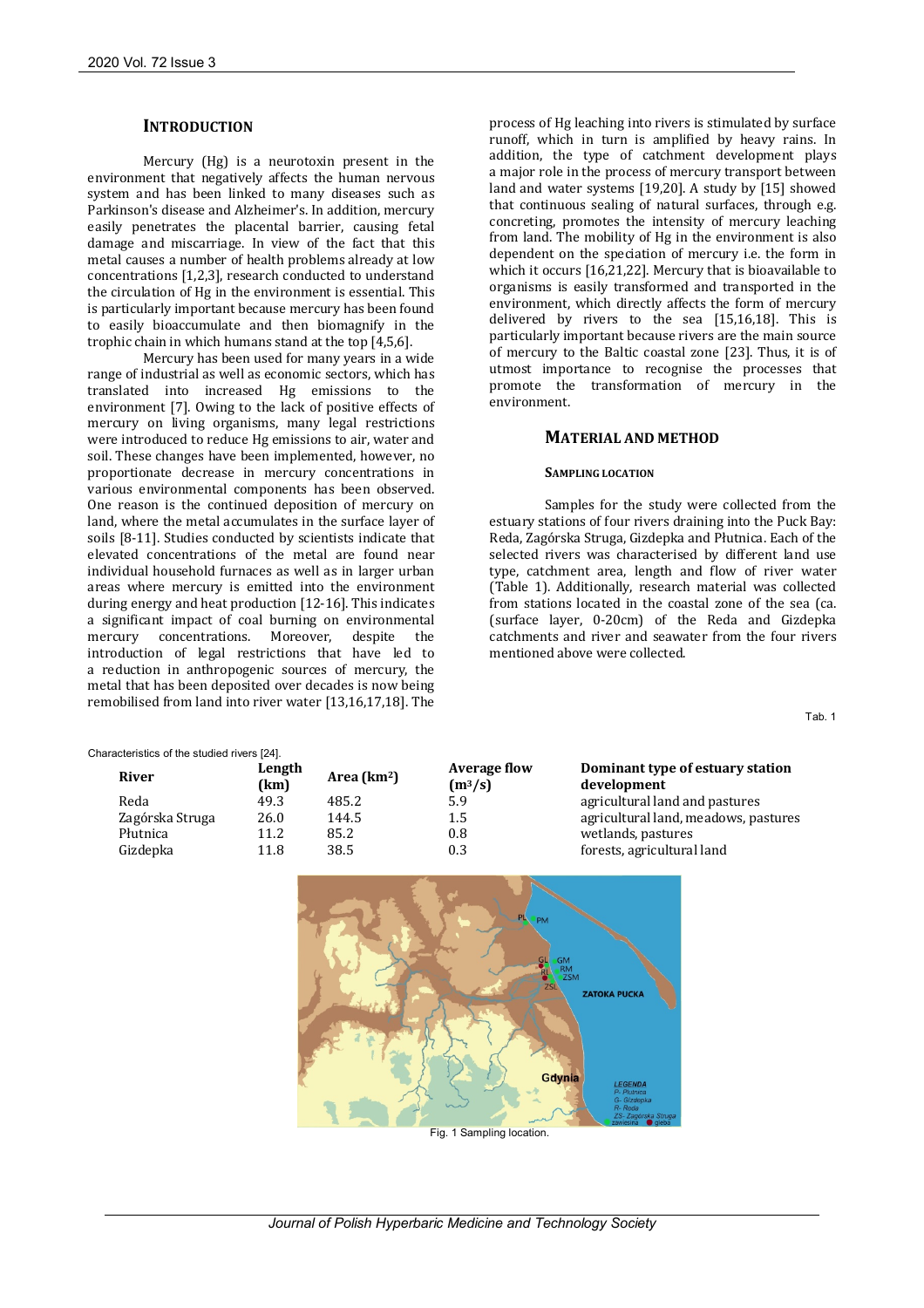### **SAMPLE COLLECTION**

The study was conducted in 2015-2017. Samples were taken in spring, summer, autumn and winter during the average flow of the Reda River water  $(3.3-4.3 \text{ m}^3/\text{s})$ and after extreme meteorological and hydrological conditions such as low  $\left($  <3.2 m<sup>3</sup>/s) and high-water flow  $(>4.3 \text{ m}^3/\text{s})$ .

Soil samples were placed in plastic bags and then frozen at -20°C. Before analysis, the collected material was freeze-dried and homogenised using a ball mill.

Sea and river water was collected into borosilicate bottles (1.2 dm3). Immediately upon return to the laboratory, the water was filtered through pre-treated Whatman GF/F filters with a pore diameter of 0.7µm. The samples were then frozen at -20°C. As with the soil samples, the material was freeze-dried prior to analysis.

Both sampling and preparation of the material for analysis were carried out in accordance with the principles in force for the determination of trace metals in environmental materials, which minimised the possibility of contamination of the samples [25,26].

### **CHEMICAL ANALYSES**

To determine the concentration of total mercury (Htot) and individual forms of Hg in soil and in river and marine suspension (SPM), the thermo-desorption method was used using atomic absorption spectrometry with an automatic analyser DMA-80 (Milestone, Italy) [17] Thanks to this method, a total of five mercury fractions belonging to two groups were separated (Fig. 2): labile mercury, i.e. such forms of Hg that are easily transformed in the environment:

• Hgads1 (mainly halides: HgCl2, HgBr2, HgI2,  $Hg(CN)_2$  oraz  $Hg^0$ ), mercury adsorbed on organic matter/fine fraction, released at 175°C,

• Hg<sub>abs</sub> (mainly organic forms: MeHg, Hg(SCN)<sub>2</sub>,  $(CH3COO)_2$ Hg, Hg $(NO_3)_2$ , Hg $(CIO_4)$  and Hg bound to organic matter), mercury absorbed in organic matter, released at 225°C,

• Hgads2 (HgSO4, HgO), Mercury adsorbed on organic matter/fine sediment fraction, released at 475°C

and stable mercury, i.e. forms of Hg that are not readily transformed in the environment:

• HgS (released at 375°C),

• Hgres (residua fraction), mercury embedded in minerals, released at 750°C.

The limit of detection (LOD) for both the suspension and soil was: total mercury 0.05 ng/g d.m.; mercury fractions 0.06 ng/g d.m. The analytical recovery representing the difference between total mercury and the sum of the individual Hg fractions was approximately 90%.

#### **STATISTICAL ANALYSES**

Statistical analyses were performed using STATISTICA 12. Data distribution was checked using the Kolmogorov-Smirnov test. Additionally, in order to verify the significance of differences in the content of particular Hg forms in soil, the Kruskal-Wallis ANOVA test was used*, p < 0.05.*

## **RESULTS AND DISCUSSION**

## **SEASONAL VARIATIONS IN THE CONTENT OF HG FORMS IN THE SOIL OF RIVER CATCHMENTS**

Mercury concentration in soil depends on its content of fine fraction and organic matter [28] as well as on the location of anthropogenic sources of the metal. The highest concentrations are recorded in Silesia, where Hg was introduced into the environment from various industrial sectors [29]. In the region of northern Poland, where the studies were carried out, median total mercury concentrations (Hgtot) were 20.2 ng/g and 34.3 ng/g in the Reda and Gizdepka drainage basins, respectively. Although the Gizdepka catchment had higher Hgtot concentrations, the organic matter and fine fraction of the Reda catchment was more enriched in mercury. This was probably due to the significant urbanisation of the Reda catchment, where fossil fuel combustion and road transport play a key role and are significant sources of Hg to the environment.

Although Hgtot concentration in the catchments of the studied rivers changed during the study period (Table 2), the differences were not statistically significant. However, significant differences were found in the case of the content of particular forms of Hg in soil (ANOVA, Kruskal-Wallis,  $p < 0.05$ , which indicates a significant role of the influence of meteorological-hydrological parameters in the speciation of mercury in the environment. The greatest disproportions between typical seasons: heating and non-heating were recorded in surface soil of the Reda drainage basin. During the heating season, the median mercury content associated primarily with halides (Hgads1) was 82% (Figure 2a). This was likely due to land deposition of Hg from fossil fuel combustion [9,10]. This was confirmed by [30], who demonstrated that during the heating period Hgads1 was the dominant form in the aerosols. The non-heating period, on the other hand, in both catchments was characterised by high mercury mainly associated with organic matter (Hgabs), which was mainly recorded in the catchment dominated by forests and agricultural land (Gizdepka). The dominance of Hgabs during this period was likely related to the development of mercuryabsorbing vegetation [27]. A study [31] showed that in catchments where reed cutting occurs, there is an increase in the proportion of organic mercury (Hgabs). This suggests that reeds readily absorb bioavailable mercury. Stable forms of mercury can be transformed in the environment [14]. First of all, it depends on the aerobic conditions in the soil [21,32].

Previous studies have shown that the most intensive formation of HgS occurs at greater depths in soil profiles, where degradation of organic matter leading to anaerobic conditions is observed [16,21,22,32]. Considering the total study area, the highest median mercury sulfide content was found in the surface soil of the Gizdepka catchment after heavy rainfall (Figure 2b). In this case, it was probably due to the inflow of this form of mercury from nearby agricultural areas along with surface runoff. According to the Regulation of the European Parliament and of the EU Council of 5 June 2019 [33], fertilisers may contain mercury up to 1 mg per kg of dry mass of fertiliser, which is an additional source of metal to the environment. In the case of Reda, there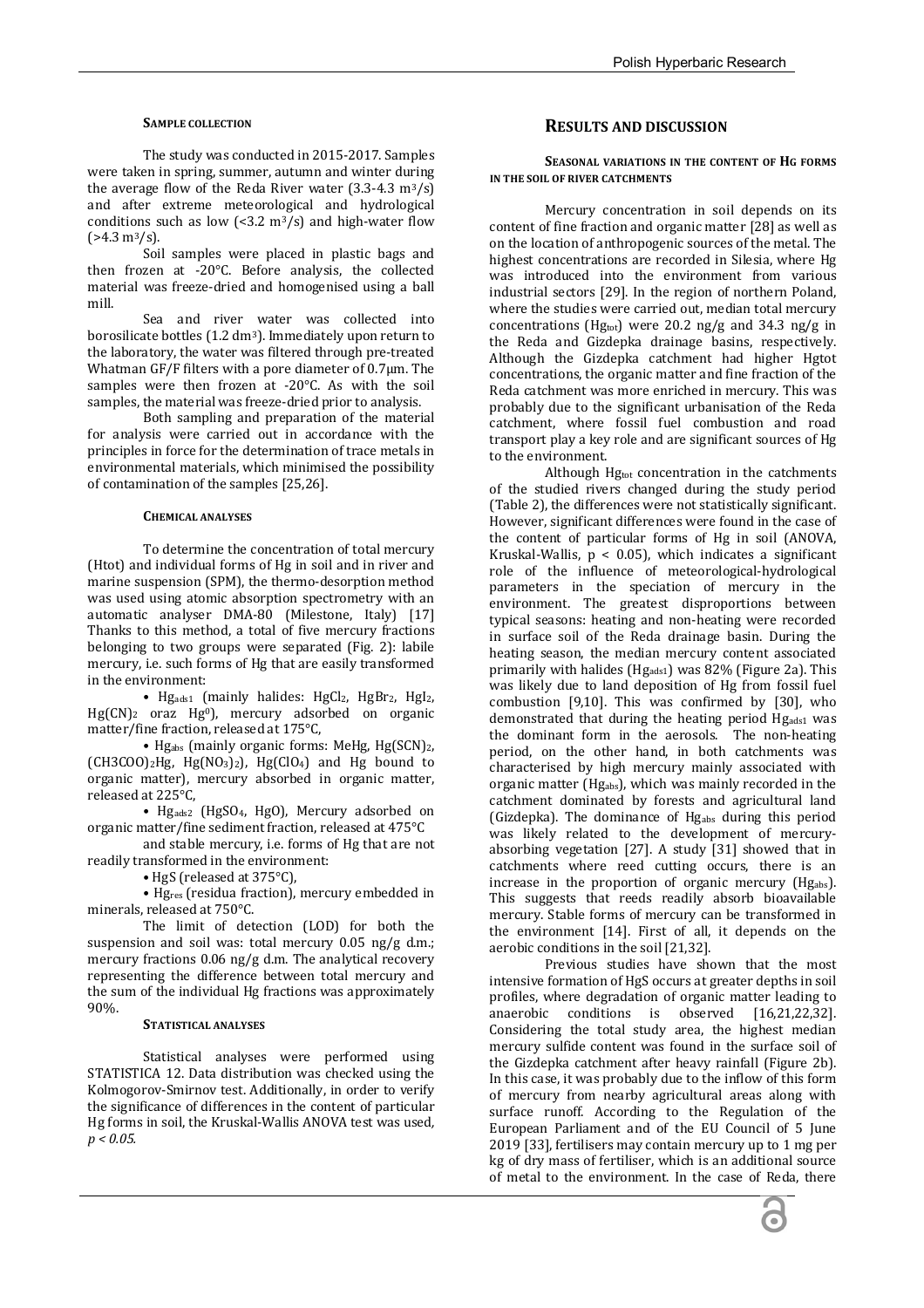was no statistically significant difference in HgS content in surface soil between the seasons studied.

The conducted analyses have shown that catchments that are dominated by urbanised areas are characterised by a significant difference in the content of individual forms of mercury in soil during the heating and non-heating season, which is caused by intensive burning of fossil fuels [9,10,12].

In contrast, it is in more natural catchments, i.e., under minor influence of human activities, that variability in the content of individual forms of mercury in soil can be observed throughout the year. This means that natural catchments provide excellent testing grounds for recording mercury transformations.

Tab. 2

Median total mercury concentration (ng/g).

| <b>Season</b>  | $Hg_{tot}$ (ng/g) |          |
|----------------|-------------------|----------|
|                | Reda              | Gizdepka |
| Heating        | 23.1              | 35.4     |
| Non-heating    | 19.5              | 36.4     |
| Drought        | 24.0              | 11.4     |
| Rainfall       | 27.0              | 38.8     |
| Heavy rainfall | 19.1              | 29.5     |
| Snowmelt       | 17.8              | 25.7     |



Fig. 2a Contents of particular Hg fractions (%) in the Reda catchment basin, divided into seasons/study periods.



Fig. 2b Contents of particular Hg fractions (%) in the Reda catchment basin, divided into seasons/study periods.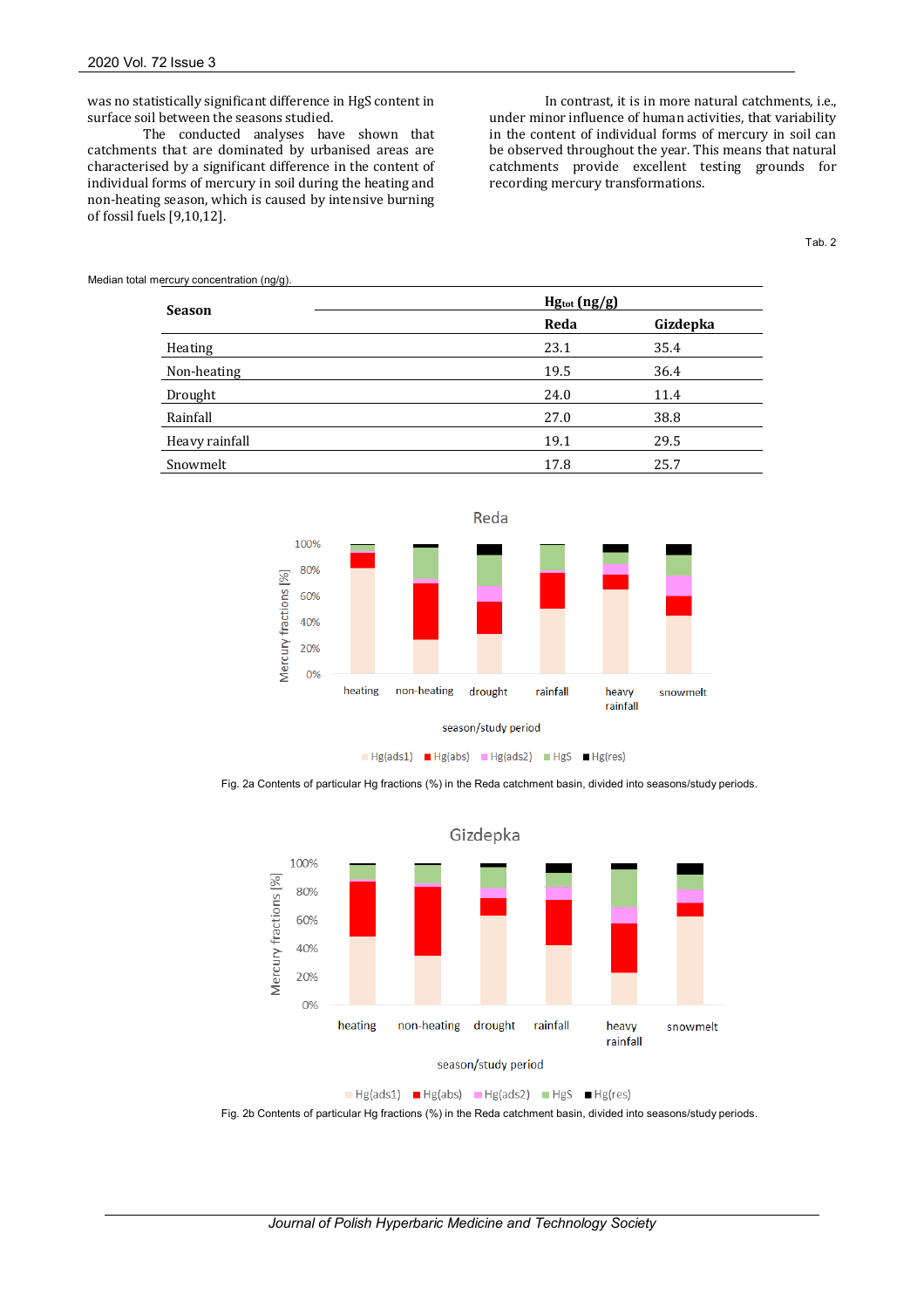## **THE LOAD OF PARTICULAR FORMS OF MERCURY ENTERING THE BAY OF PUCK**

Rivers are the main source of mercury to the Baltic Sea environment, accounting for 85% of the introduced load [23]. Studies conducted by a number of scientists have shown that the highest Hg load is introduced during periods of heavy rainfall, when river water flow increases [13,16,18]. Furthermore, heavy rainfall and snowmelt, which determine surface runoff, contribute to the erosion and leaching of mercury deposited on land, which directly affects the load and form of Hg entering the southern Baltic Sea [15,34,35]. Mercury accumulated in the surface soil layer after leaching from soil profiles can either be deposited in bottom sediments or directly enrich the river suspension. Some of the mercury deposited in the sediment may be transported to the seashore zone with the movement of bedload of rivers. This process depends on both the hydrogeological parameters of the rivers as well as on the content of the fine fraction in the sediment [36,37]. It is the fine fraction, due to its large specific surface area, that shows a very high sorption capacity for heavy metals including mercury [28]. According to the studies conducted in relation to the load of total mercury entering the Baltic Sea with river water [13,14,38] the highest load of individual mercury fractions together with river bedload is introduced into the sea during intense rainfall and floods. Nevertheless, irrespective of the season and meteorological/hydrological conditions, the load, which mainly consists of labile forms of mercury, is carried into the sea along with the sediment. Moreover, during snowmelt, which is one of the shortest periods of the year, the load most enriched in labile mercury associated with halides is introduced to the Baltic Sea [18]. This is a direct response to the leaching of mercury from fossil fuel combustion with surface runoff caused by thaw. Much of the mercury associated with terrestrial organic matter due to remobilisation from land also enriches riverine suspended solids. Suspended solids (SPM) carry a variety of pollutants including mercury [18,21]. Although the highest loads of suspended Hg are carried into the Puck Bay by the main rivers i.e. the Reda and Zagórska Struga, the most enriched load in mobile mercury is carried into the Baltic Sea by small watercourses whose catchments are dominated by pastures and wetlands [15]. As in the case of river sediment, the load entering the sea with SPM mainly consists of labile mercury. Consistently also during melt, the load most enriched in labile mercury is introduced with the suspension. Nevertheless, fluvial suspended solids during the snowmelt period are characterised by a significant enrichment in organic mercury/associated organic matter (Hgabs) in contrast to sediments [15].

Although a load of bioavailable mercury is delivered to the Puck Bay along with the dragged debris, this load represents only about 1% of the mercury that enters with suspended river matter. This confirms the significant role of suspended solids as an effective pollutant carrier in the terrestrial-marine system mercury cycle. This is particularly important as suspended matter provides food for coastal aquatic organisms. Analyses [5,6] show that organisms at the beginning of the trophic chain (e.g. macrozoobenthos) as well as those at higher levels can contain up to 90%

organic mercury. This indicates a relationship between the content of individual forms of mercury in sediment and suspended solids and the proportion of Hg in aquatic organisms. This is particularly important because mercury undergoes biomagnification, which means that it eventually enters human organisms at the top of the trophic ladder.

## **DIFFERENCE IN THE PROPORTION OF HG FORMS IN SUSPENSION IN RIVER AND MARINE SYSTEMS**

The Reda was the only river in which differences were noted between the contents of individual forms of Hg in suspension at the estuarine and marine stations (located about 200 m from the river mouth) during all designated periods. In every season except drought, a higher proportion of Hgabs was recorded in suspension at the marine station. In most cases, this was associated with significantly higher concentrations of suspended solids in the sea than in the river, suggesting that in this area there is an accumulation of riverine suspended solids that are transported through the Reda throughout the year.

The heating season, consistent with previous observations, had higher proportions of mercury from atmospheric deposition (Hgads1) relative to the nonheating season, where soil erosion and vegetation development (e.g., pollen) result in a predominance of Hgabs in suspension. Such tendencies were recorded both at estuarine stations of the studied rivers and at sea stations, and the shares of contents of particular Hg fractions were equal at both stations of the remaining studied rivers. Additionally, it is worth emphasising that only in the period of drought significant differences were found between contents of particular Hg forms in suspension at estuarine and marine stations of all studied rivers. This was presumably due to low river water flow and low mercury loads entering the sea, resulting in no enrichment of marine suspended solids in terrestrial Hg. In spite of the fact that much higher river water flow and higher daily suspended mercury loads were recorded during rains and heavy rains, no differences in Hg fractions were observed at sea and estuarine stations of the Gizdepka and Zagórska Struga rivers. In the case of the Płutnica River, a lower content of Hgabs was recorded in the sea compared to the estuary, which may indicate transport of suspended matter with absorbed Hg deep into the Puck Bay. The most intensive enrichment of both riverine and marine suspended solids occurred during snowmelt, with the greatest differences between estuarine and marine stations recorded in the largest catchments (Zagórska Struga, Reda). Intensive surface runoff caused by snowmelt contributed to the enrichment of suspended matter in the Hgabs fraction, the content of which increased to 81% in the suspension in the Zagórska Struga and to 82% in the suspension in the Reda, which was the highest Hgabs content in suspension of all sea stations during the entire study period. This is particularly important for aquatic organisms living in the coastal zone, which are exposed to mercury. Because it is absorbed within organic matter, it is consumed by organisms lower down the trophic chain [5,40]. Due to the biomagnification process, this metal passes through the successive links of the trophic ladder and ultimately poses a threat to humans, for whom the consumption of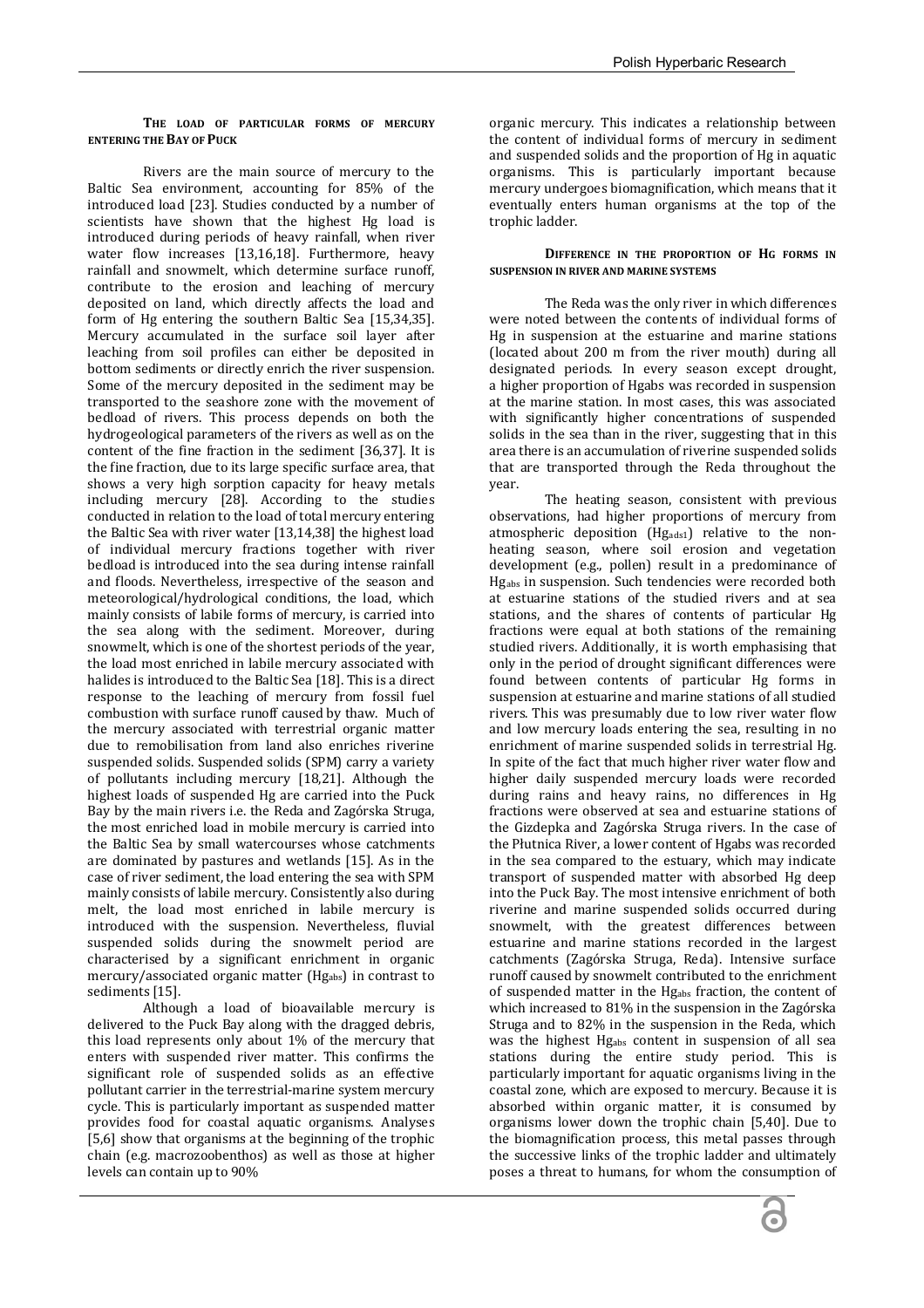fish and seafood is the main source of metal entry into the body [41].

# **CONCLUSIONS**

- 1. Since the end of the 20th century the inflow of Hg from anthropogenic sources has been limited, however, meteorological and hydrological phenomena influence the transformation and mobility of mercury in river catchments. These processes lead to an increase in inflow of labile forms of the metal to the southern Baltic Sea.
- 2. Mercury leaching from fossil fuel combustion has contributed to significant increases in river Hg concentrations.
- 3. The highest load of labile mercury with suspended solids was introduced to the southern Baltic Sea during heavy rainfall/floods. However, the load most enriched in bioavailable

forms of Hg was introduced during snowmelt from small forest-agricultural rivers. The dry period, in turn, led to a reduction in the amount of introduced labile mercury to the coastal zone of the sea.

With river suspended solids, a much higher load of labile mercury is introduced into the sea compared to the amount of Hg contributed with river sediment. Nevertheless, both the load introduced with suspended and trailing river debris leads to enrichment of the marine coastal zone (sediment and marine suspension) with bioavailable mercury.

## **FINANCING**

The research was funded by the National Science Centre under the project no.: 2014/13/B/ST10/02807.

The author is the laureate of the Antoni Dębski Scientific Fellowship awarded in 2019 by the Polish Society for Hyperbaric Medicine and Technology**.** 

## **REFERENCES**

- 1. Boening, DW., 2000. Ecological effects, transport, and fate of mercury: a general review. Chemosphere 40 (12):1335-1351;
- 2. Bose-O'Reilly, S., McCarty, KM., Steckling, N., Lettmeier, B., 2010. Mercury exposure and children's heath. Curr Probl Pediatr Adolesc Health
- Care 40:186–215. https://doi.org/10.1016/j.cppeds.2010.07.002; 3. Hong, Y.S., Kim, Y.M., Lee, K.E., 2012. Methylmercury Exposure and Health Effects. J Prev Med Public Health, 45, 353-363. DOI: 10.3961/jpmph.2012.45.6.353;
- 4. Kibria, G., 2014. Trace/heavy metals and its impact on environment, biodiversity and human health a short review. Technical report 1-5. DOI: 10.13140/RG.2.1.3102.2568/1;
- 5. Jędruch, A., Bełdowska, M., Kwasigroch, U., Normant-Saremba, M., Saniewska, D., 2018. Mercury fractionation in marine macrofauna using thermodesorption technique: Method and its application. Talanta 189. DOI: 10.1016/j.talanta.2018.07.047;
- 6. Jędruch, A., Bełdowska, M., 2020. Mercury forms in the benthic food web of a temperate coastal lagoon (southern Baltic Sea). Mar Pollut Bull 153, 110968. DOI: 10.1016/j.marpolbul.2020.110968;
- 7. HELCOM, 2013. Climate change in the Baltic Sea area: HELCOM thematic assessments in 2013 Balt sea Environ Proc 137, 66;<br>8. Wang D. Shi X. Wei S. (2003) Accumulation and transformation of atmospheric mercury in soil. Sci
- 8. Wang D, Shi X, Wei S (2003) Accumulation and transformation of atmospheric mercury in soil. Sci Total Environ 304:209–214;
- Pacyna, E.G., Pacyna, J.M., Steenhuisen, F., Wilson, S., 2006. Global anthropogenic mercury emission inventory for 2000. Atmos Environ 40, 4048–4063. DOI: 10.1016/j.atmosenv.2006.03.041;
- 10. Pacyna, E.G., Pacyna, J.M., Sundseth, K., Munthe, J., Kindbom, K., Wilson, S.,Steenhuisen, F., Maxson, P., 2010. Global emission of mercury to the atmospherefrom anthropogenic sources in 2005 and projections to 2020. Atmos Environ 44,2487–2499;
- 11. Pirrone, N., Cinnirella, S., Feng, X., Finkelman, R.B., Friedli, H.R., Leaner, J., Mason, R.,Mukherjee, A.B., Stracher, G.B., Streets, D.G., Telmer, K., 2010. Global mercury emission to the atmosphere from anthropogenic and natural sources. Atmos Chem Phys 10, 5951–5964. https://doi.org/10.5194/acp-10-5951-2010
- 12. Bełdowska, M., Saniewska, S., Falkowska, L., Lewandowska, A., 2012. Mercury in particulate matter over Polish zone of the southern Baltic Sea. Atmos Environ 46, 397-404. DOI: 10.1016/j.atmosenv.2011.09.046;
- 13. Saniewska, D., Bełdowska, M., Bełdowski, J., Saniewski, M., Szubska, M., Romanowski, A., Falkowska, L., 2014. The impact of land use and season on the riverine transport of mercury into the marine coastal zone. Environ Monit Assess 186, 7593–7604. DOI:10.1007/s10661-014- 3950-z;
- 14. Gębka, K., Bełdowska, M., Saniewska, D., Kuliński, K., Bełdowski, J., 2018. Watershed characteristics and climate factors effects on the temporal variability of mercury inthe southern Baltic Sea rivers. J. Environ. Sci. 68, 55–64. https://doi.org/10.1016/j;
- 15. Gębka K., Bełdowska M., Saniewska D., Korejwo E., Saniewski M., 2020a. Meteorological phenomenon as a key factor controlling variability of labile particulate mercury in rivers and its inflow into coastal zone of the sea. Environmental Research 184, 109355. https://doi.org/10.1016/j.envres.2020.109355;
- 16. Gębka, K., Saniewska, D., Bełdowska, M., 2020b. Mobility of mercury in soil and itstransport into the sea. Environ. Sci. Pollut. Res. https://doi.org/10.1007/s11356-019-06790-8;
- 17. Svoray, T., Ben-Said, S., 2010. Soil loss, water ponding and sediment deposition variations as a consequence of rainfall intensity and land use:<br>a multi-criteria analysis. Earth Surf Process Landforms 35, 202–216. D
- 18. Gębka, K., Beldowska, M., Szymczak, E., Saniewska, D., 2019. Temporal changes in the content of labile and stabile mercury forms in soil and their inflow to the southernBaltic Sea. Ecotoxicol Environ Saf 182. https://doi.org/10.1016/j.ecoenv.2019.109434.jes.2017.11.030;
- 19. Hurley, J.P., Benoit, J.M., Babiarz, C.L., Shafer, M.M., Andren, A.W., Sullivan, J.R., i in., 1995. Influences of watershed characteristics on<br>mercury levels in Wisconsin rivers. Int J Environ Sci Technol 29, 1867–1875
- 20. Lacerda, L.D., Bastos, W.R., Almeida, M.D., 2012. The impacts of land use changes in the mercury flux in the Madeira River. Western Amazon. Earth Sciences. DOI: 10.1590/S0001-37652012000100007;
- 21. Lechler, P.J., Milller, J.R., Hsu, L.C., Desilets, M.O., 1997. Mercury mobility at the Carson River superfund site, west-central Nevada, USA interpretation of mercury speciation data in mill tailing, soils, and sediments. J Geochem Explor 58, 259-67. DOI: 10.1016/S0375- 6742(96)00071-4;
- 22. Bełdowski, J., Pempkowiak, J., 2003. Horizontal and vertical variabilities of mercury concentration and speciation in sediments of the<br>GdańskBasin, Southern Baltic Sea. Chemosphere 52:645–654. https://doi.org/10.1016/
- 23. Bełdowska, M., Kobos, J., 2016. Mercury concentration in phytoplankton in response to warming of an autumn winter season. Environ Pollut 215, 38–47;
- 24. Korzeniewski, K., 1993. The Puck Bay, FRUG: Gdańsk, Poland;